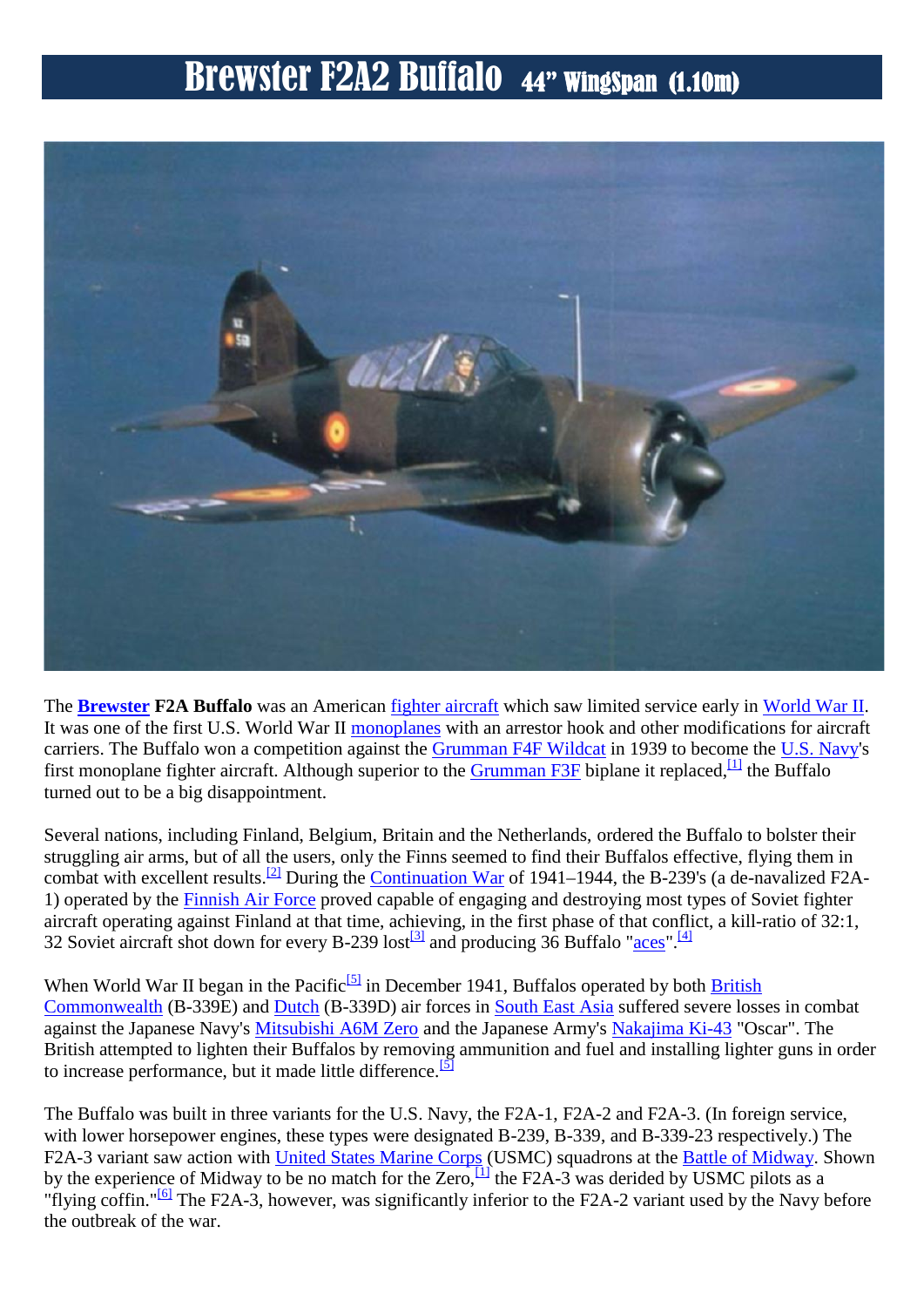### 44" Wing Span Plan (1m)



### **Design and development**

### **United States Navy**

In 1935, the U.S. Navy issued a requirement for a carrier-based fighter intended to replace the Grumman F3F biplane. The Brewster XF2A-1 monoplane, designed by a team led by Dayton T. Brown, was one of two aircraft designs that were initially considered.<sup>[7]</sup> The XF4F-1 with a double-row radial engine was a "classic" biplane. The U.S. Navy competition was re-opened to allow another competitor, the XFNF-1, a navalized Seversky P-35 eliminated early on when the prototype could not reach more than 267 mph (430 km/h).<sup>[8]</sup> The XF2A-1 first flew on 2 December 1937 and early test results showed it was far in advance of the Grumman biplane entry. While the XF4F-1 would not enter production, it would later re-emerge as a monoplane, the Wildcat.

The new Brewster fighter had a modern look with a stubby fuselage, mid-set monoplane wings and a host of advanced features. It was all-metal, with flush-riveted, stressed aluminum construction, although control surfaces were still fabric-covered. The XF2A-1 also featured split flaps, a hydraulically operated retractable main undercarriage (and partially retractable tail wheel), and a streamlined framed canopy. However, the aircraft lacked self-sealing fuel tanks and pilot armor. Fuel was only 160 U.S. gal (606 l), stored in the fuselage. Powered by an 950 hp (708 kW) single-row Wright R-1820-22 Cyclone radial engine, it had an impressive initial climb rate of 2,750 ft/min and a top speed of 277.5 mph (447 km/h), later boosted to 304 mph (489 km/h) at 16,000 ft (4,879 m) after improvements were made to the cowling streamlining and carburetor/oil cooler intakes.<sup>[9][10]</sup> With only a single-stage supercharger, high-altitude performance fell off rapidly.<sup>[11]</sup> Fuselage armament was one fixed .50 in (12.7 mm) M2 Browning machine gun with 200 rounds and one fixed .30 in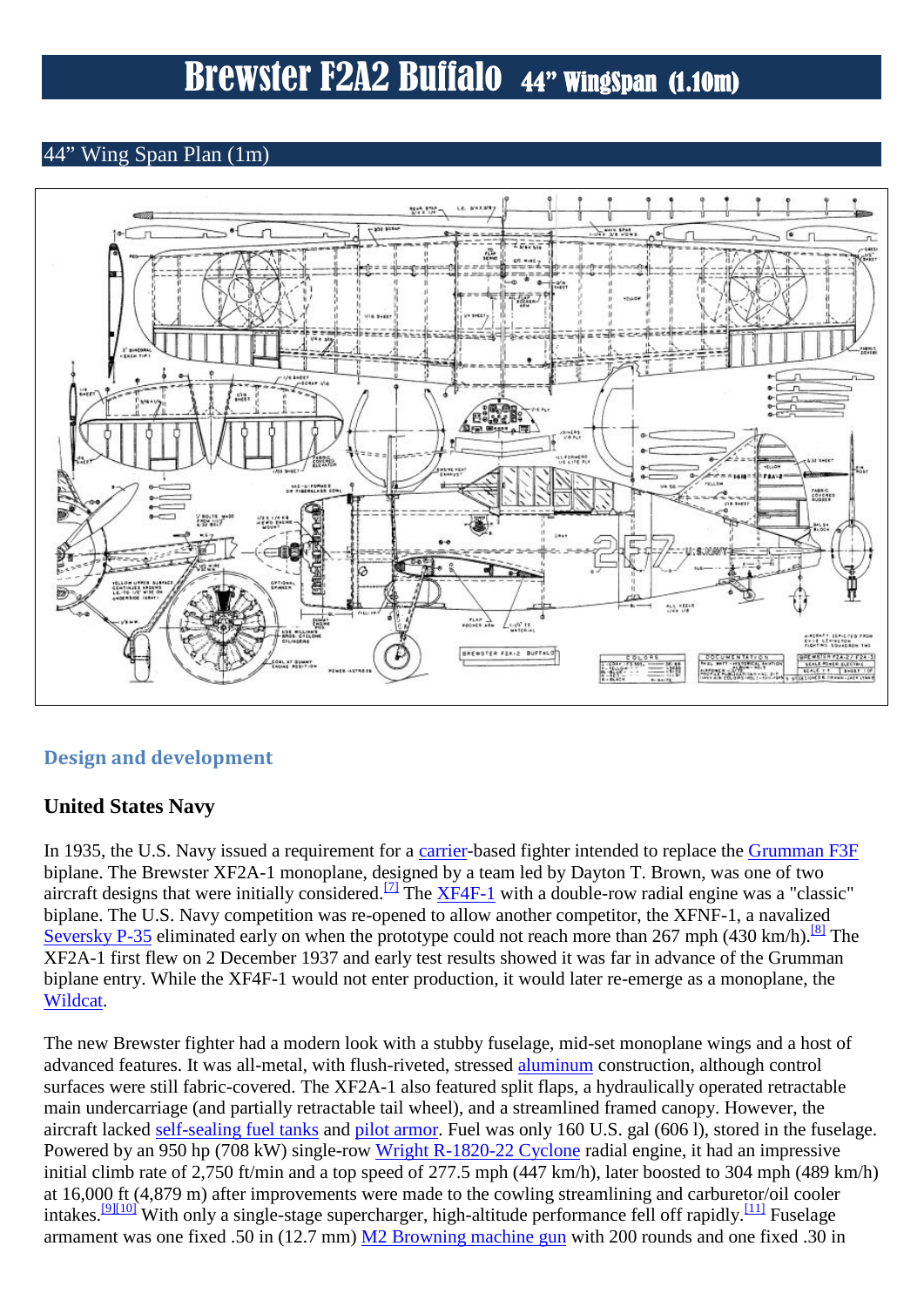(7.62 mm) AN Browning machine gun with 600 rounds, both in the nose.<sup>[N 1]</sup> The Navy awarded Brewster Aeronautical Corporation a production contract for 54 aircraft as the **F2A-1**.

While service testing of the XF2A-1 prototype began in January 1938 and in June, production started on the **F2A-1**. They were powered by the 940 hp (701 kW) Wright R-1820-34 engine and had a larger fin. The added weight of two additional .50 in (12.7 mm) Browning wing guns and other equipment specified by the Navy for combat operations reduced the initial rate of climb to 2,600 ft/min. Plagued by production difficulties, Brewster only delivered 11 F2A-1 aircraft to the Navy; the remainder of the order was later diverted to the Finnish Air Force in modified form under the export designation Model 239.



A later variant, the **F2A-2**, of which 43 were ordered by the U.S. Navy, included a more powerful R-1820-40 engine of 1,200 hp (895 kW), a better propeller, and integral flotation gear, but still lacked pilot armor and self sealing tanks. The increase in engine power was welcomed, but to some extent offset by the increased loaded weight (5,942 lb/2,701 kg) of the aircraft; while top speed was increased to a respectable 323 mph (520 km/h) at 16,500 ft (5,029 m), initial climb rate dropped to 2,500 ft/min. Both the F2A-1 and the F2A-2 variants of the Brewster were liked by early Navy and Marine pilots, including Pappy Boyington, who praised the good turning and maneuvering abilities of the aircraft. "Pappy" Boyington observed: "But the early models, before they weighed it all down with armor plate, radios, and other [equipment], they were pretty sweet little ships. Not real fast, but the little [aircraft] could turn and roll in a phone booth." This might be expected from the low wing loading, only 24.1 pounds per square foot, only 10% higher than that of the Zero.

The **F2A-3** was the last version of the Buffalo to enter service with the U.S. Navy and Marine Corps. A total of 108 examples were ordered in January 1941. By this time, the Navy had become disenchanted with the Buffalo, and had become especially annoyed at Brewster Aeronautical Corporation's frequent production delays and its seemingly never-ending management difficulties. This order was seen more as a way of keeping Brewster's production lines running (they would eventually build Corsair fighters for the Navy) as well as Buccaneer/Bermuda dive bombers.

The F2A-3s were conceived as a long range reconnaissance fighter with a new wet wing with self-sealing features and a larger fuselage tank which provided increased fuel capacity and protection, but this also increased the aircraft's weight by more than 500 lb (227 kg).<sup>[11]</sup> The wing and enlarged fuselage tank carried an additional 80 U.S. gal (300 L) of fuel; at 6 lb/U.S. gal (0.72 kg/L), the fuel alone weighed nearly 500 lb (227 kg). The addition of armor plating for the pilot and increased ammunition capacity further increased the aircraft's weight, resulting in a reduced top speed and rate of climb, while substantially degrading the Brewster's turning and maneuvering capability.<sup>[11]</sup> The Navy found that the added weight of the F2A-3 also aggravated the problem of landing gear failure during carrier landings. However, the Curtiss engine in the F2A-3 was an excellent "cruising" engine and as such the F2A-3 had some value and saw initial service on the carriers *Saratoga* and *Lexington*.

Even in late 1940 it was apparent that the Buffalo was rapidly becoming obsolete.  $\frac{N^2}{N}$  It badly needed a more powerful engine, but the limits of the airframe had been reached, making installation of a larger engine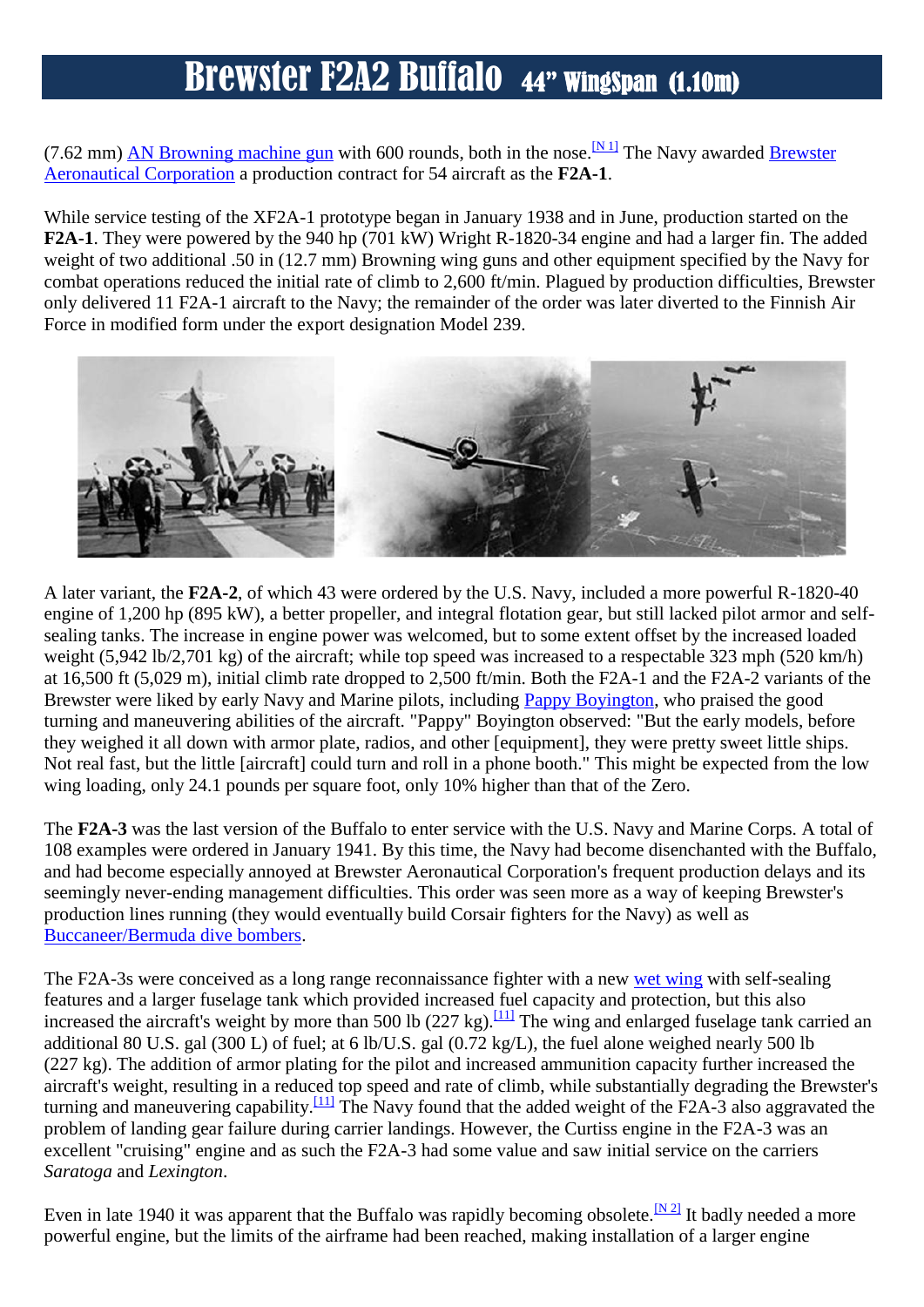impossible. Soon after deliveries of the F2A-3 began, the Navy decided to eliminate the type altogether. By then, considered a second line aircraft, some were transferred to the U.S. Marine Corps, which deployed two F2A-3 squadrons to the Pacific, one at Palmyra Atoll, and another at Midway Island. Those which still remained on board aircraft carriers narrowly missed a combat opportunity when a relief mission was dispatched to Wake Island, but the relief force was withdrawn before completing the mission. Shortly thereafter, F2A-3s still in naval service were transferred to training squadrons for use as advanced trainers.

### **Operational history**

The first unit to be equipped with the F2A-1 was Lt. Cdr. Warren Harvey's VF-3, assigned to USS *Saratoga* air group. On 8 December 1939, VF-3 received 10 of the 11 Buffalos delivered to the U.S. Navy.<sup>[13]</sup> The remaining 43 F2A-1s were declared surplus and sold to **Finland**. <sup>[14]</sup> Although it was becoming clear the F2A was inferior to the latest German fighters, in the early years of World War II, all modern monoplane fighter types were in high demand, even the F2A. Consequently, the United Kingdom, Belgium, and the Netherlands East Indies purchased several hundred export models of the Buffalo.<sup>[15]</sup>

### **Belgium**

Just before the start of the war, Belgium sought more modern aircraft to expand and modernize its air force. Belgium ordered 40 Brewster B-339 aircraft, a de-navalized F2A-2, fitted with the Wright R-1820-G-105 engine approved for export use. The G-105 engine had a power output of 1,000 hp/746 kW (peak) at takeoff, some 200 hp (149 kW) less than the engine fitted to the U.S. Navy F2A-2. The arrestor hook and life raft container were removed, and the aircraft was modified with a slightly longer tail.

Only one aircraft<sup>[16][17][N 3]</sup> reached France by the time Germany launched its *Blitzkrieg* in the West on 10 May 1940. The Buffalo was later captured intact by the Germans.

Six more Belgian Brewsters were offloaded at the French Caribbean island of Martinique and languished on a coastal hillside, never to be flown.<sup>[*citation needed*] The rest of the order went to the RAF.</sup>

### **British Commonwealth (Malaya)**



*Brewster Buffalo Mk Is being inspected by RAF personnel at RAF Sembawang, Singapore on 12 October 1941.*

Facing a shortage in combat aircraft in January 1940, the British government established the British Purchasing Commission to acquire U.S. aircraft that would help supplement domestic production. Among the U.S. fighter aircraft that caught the Commission's attention was the Brewster. The remaining 32 B-339 aircraft ordered by the French, suspended at the fall of France, were passed on to the United Kingdom.<sup>[18]</sup> Appraisal by Royal Air Force acceptance personnel criticized it on numerous points including lack of armament and pilot armor, poor high-altitude performance, engine overheating, maintenance issues, and cockpit controls, while it was praised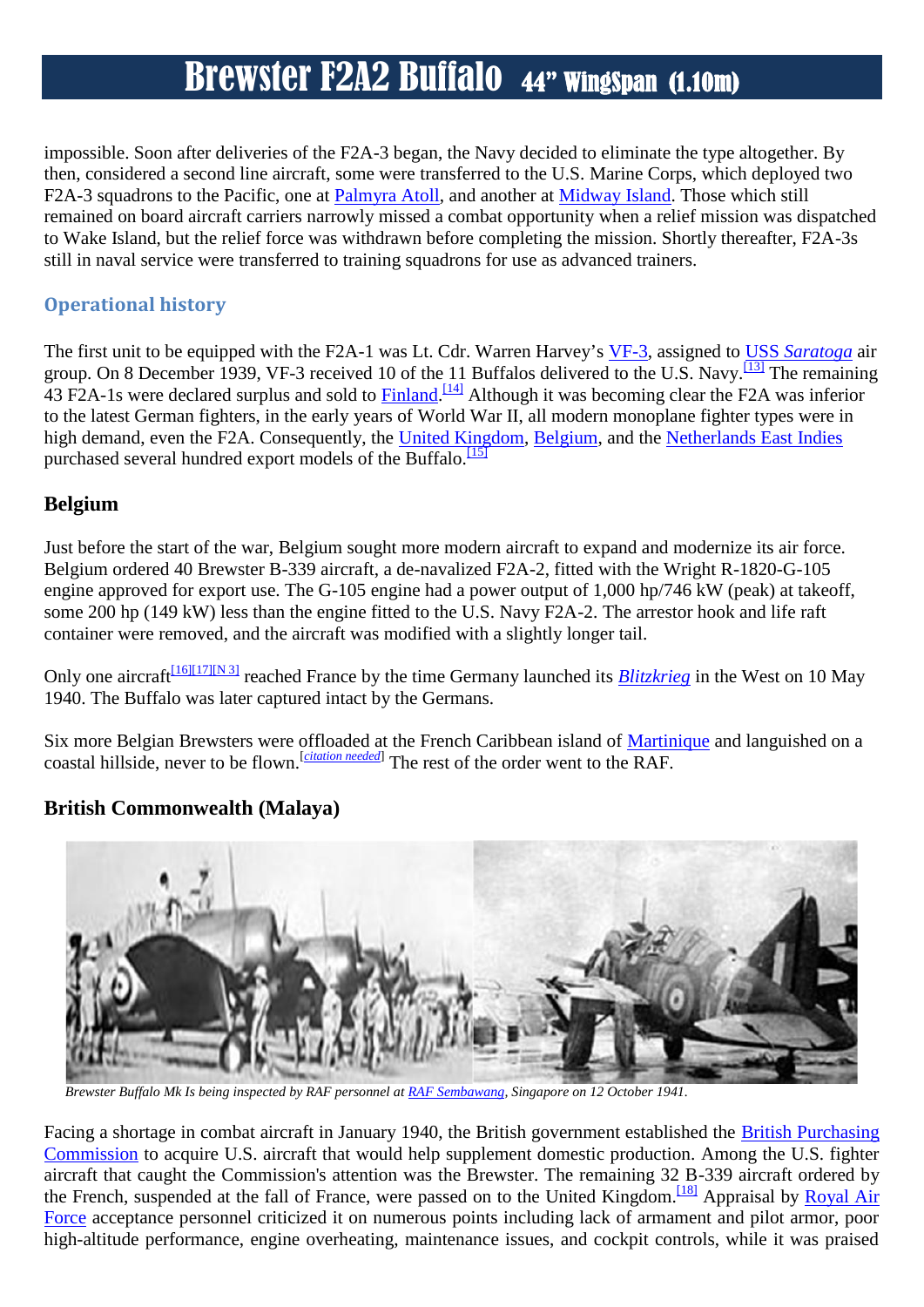for its handling, roomy cockpit, and visibility.[7] With a top speed of about 323 mph (520 km/h) at 21,000 ft  $(6,400 \text{ m})$ , but with fuel starvation issues over 15,000 ft  $(4,600 \text{ m})$ , it was considered unfit for duty in western Europe.<sup>[7]</sup> Still desperately in need of fighter aircraft in the Pacific and Asia for British and Commonwealth air forces, the UK ordered an additional 170 aircraft under the type specification **B-339E**. [19] The aircraft were sent to Royal Australian Air Force, RAF and Royal New Zealand Air Force fighter squadrons in Singapore, Malaya and Burma, shortly before the outbreak of war with Japan.

Brewster B-339E (AN196/WP-W) of No. 243 Squadron RAF. This aircraft was flown by Flying Officer Maurice Holder, who flew the first Buffalo sortie in the Malayan Campaign on 8 December 1941, strafing landing barges on the Kelantan River.<sup>[20]</sup> Damaged by ground fire, it was abandoned at Kota Bharu, where it was captured by the Japanese. $\frac{[20]}{[20]}$ 

The B-339E, or Brewster Buffalo Mk I as it was designated in British service, was initially intended to be fitted with an export-approved Wright R-1820-G-105 Cyclone engine with a 1,000 hp/746 kW (peak takeoff) engine.<sup>[21][N 4]</sup> The Brewster aircraft delivered to British and Commonwealth air forces were significantly altered from the B-339 type sold to the Belgium and French forces in accordance with their purchase order. The Brewster factory removed the Navy life raft container and arrestor hook, while adding many new items of equipment, including a British Mk III reflector gun sight, a gun camera, a larger fixed pneumatic tire tail wheel, fire extinguisher, engine shutters, a larger battery, and reinforced armor plating and armored glass behind the canopy windshield.

The Brewster Model B-339E, as modified and supplied to Great Britain was distinctly inferior in performance to the F2A-2 (Model B-339) from the original order. It had a less powerful (1,000 hp/746 kW) engine compared to the F2A-2's 1,200 hp (895 kW) Cyclone, yet was substantially heavier due to all of the additional modifications (some 900 lb/400 kg). The semi-retractable tail wheel had been exchanged for a larger fixed model, which was also less aerodynamic. Top speed was reduced from 323 mph (520 km/h) to 313 mph (504 km/h) at combat altitudes.

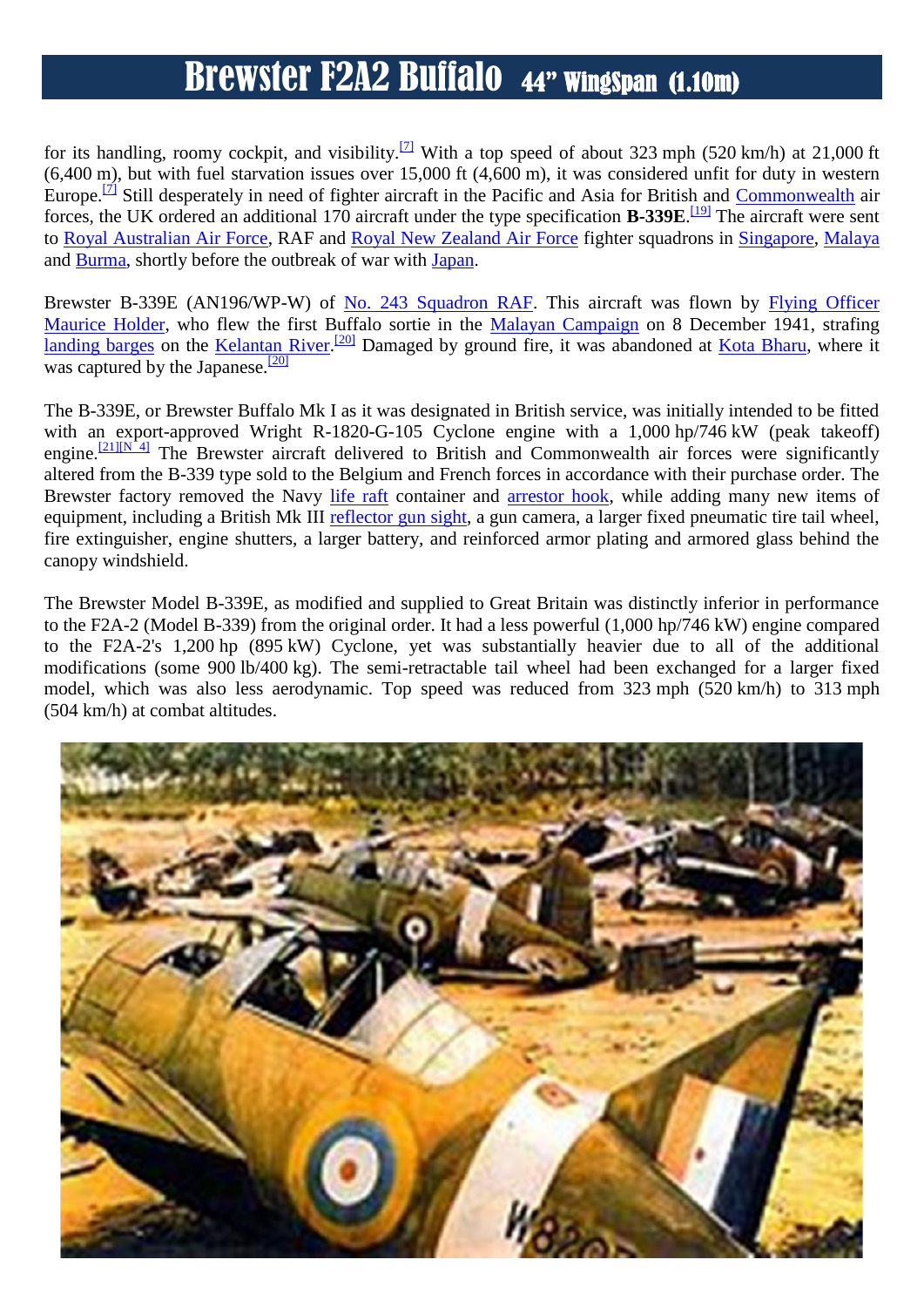Brewster B339E wrecks cannibalized for parts, probably in Singapore circa late January 1942. Two of the Buffalos, serials W8156 and W8207, were operated by 453 Squadron RAAF.<sup>[23]</sup>

In its original form, the B-339 had a theoretical maximum speed of 323 mph (520 km/h) at a rather unrealistic 21,000 ft (6,400 m), but fuel starvation problems and poor supercharger performance at higher altitudes meant that this figure was never achieved in combat; the B-339E was no different in this regard. Its maneuverability was severely impaired (the aircraft was unable to perform loops), and initial rate of climb was reduced to 2,300 ft/min. The Wright Cyclone 1890-G-105 engine designated for use in the Brewster Mk I was in short supply; many aircraft were fitted with secondhand Wright engines sourced from Douglas DC-3 airliners and rebuilt to G105 or G102A specifications by Wright.<sup>[19]</sup> In service, some effort was made by at least one Brewster squadron to improve the type's sluggish performance; a few aircraft were lightened by some 1,000 lb (450 kg) by removing armor plate, armored windshields, radios, gun camera, and all other unnecessary equipment, and by replacing all .50 in (12.7 mm) machine guns with two .303 in (7.7 mm) nose-mounted guns. The fuselage tanks were filled with a minimum of fuel, and run on high-octane aviation petrol where available. At Alor Star airfield in Malaya, the Japanese captured over 1,000 barrels  $(160 \text{ m}^3)$  of high-octane aviation petrol from British forces, which they promptly used in their own fighter aircraft.<sup>[24]</sup>

Many of the pilots assigned the Buffalo lacked adequate training and experience in the type. A total of 20 of the original 169 Buffalos were lost in training accidents during 1941. By December 1941, approximately 150 Buffalo B-339E aircraft made up the bulk of the British fighter defenses of Burma, Malaya and Singapore. The two RAAF, two RAF, and one RNZAF squadrons, during December 1941-January 1942, were beset with numerous problems,<sup>[25]</sup> including poorly built and ill-equipped aircraft.<sup>[7]</sup> Aviation historian Dan Ford characterized it as, "The performance... was pathetic." Inadequate spare parts and support staff, airfields that were difficult to defend against air attack, lack of a clear and coherent command structure, a Japanese spy in the Army air liaison staff, antagonism between RAF and RAAF squadrons and personnel, and inexperienced pilots lacking appropriate training would lead to disaster. Although the Mk I had .50-inch guns, many aircraft were equipped with .30 Browning mounts and electric firing solenoids, which tended to fail in service.<sup>[19]</sup>



*Buffalo Mk I formation over Malaya, late 1941.*

Buffalos of No. 453 Squadron RAAF lined up at RAF Sembawang, circa November 1941. Buffalo AN185/TD- V was flown by Flight Lieutenant Richard Vanderfield, who shot down three Japanese bombers (two Ki-48s and one  $\overline{Ki-51}$  over Butterworth, Penang on 13 December 1941, while his undercarriage was still down.<sup>[26]</sup>

When the Japanese invaded **northern Malaya** on 8 December 1941, the B-339E initially performed adequately. Against the Nakajima Ki-27 "Nate", the overloaded Brewsters could at least hold their own if given time to get to altitude, and at first achieved a respectable number of kills. However, the appearance of ever greater numbers of Japanese fighters, including markedly superior types such as the Nakajima Ki-43 "Oscar" soon overwhelmed the Buffalo pilots, both in the air and on the ground. Another significant factor was the Brewster engine's tendency to overheat in the tropical climate, which caused oil to spray over the windscreen, usually forcing an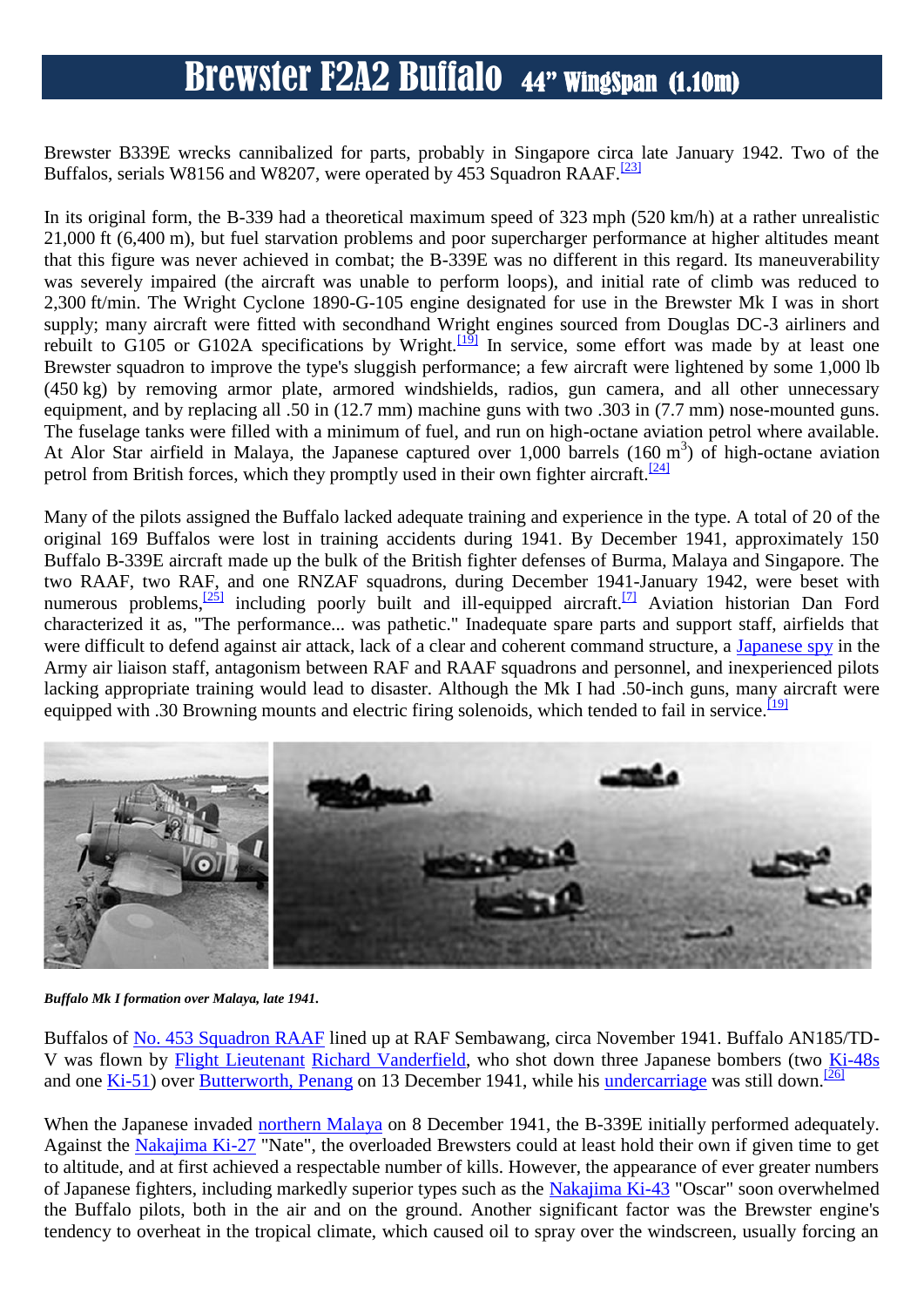aborted mission and greatly complicating attempts to intercept and destroy enemy aircraft. In the end, more than 60 Brewster Mk I (B-339E) aircraft were shot down in combat, 40 destroyed on the ground, and approximately 20 more destroyed in accidents. Only about 20 Buffalos survived to reach India or the Dutch East Indies.<sup>[27]</sup>

It is not entirely clear how many Japanese aircraft the Buffalo squadrons shot down, although RAAF pilots alone managed to shoot down at least  $20$ .<sup>[28]</sup> Eighty were claimed in total, a ratio of kills to losses of just 1.3 to 1. Additionally, most of the Japanese aircraft shot down by the Buffalos were bombers.<sup>[19]</sup> The *Hawker* Hurricane, which fought in Singapore alongside the Buffalo from 20 January, also suffered severe losses from ground attack; most were destroyed.<sup>[29]</sup> The Fleet Air Arm also used the Buffalo in the Mediterranean in the Battle of Crete in early 1941.

The Brewster Mark I produced four Commonwealth aces: **Geoff Fisken, Maurice Henry Holder, Alfred Wattle** Benjamin Clare and Richard Douglas Vanderfield.<sup>[30]</sup> New Zealander Fisken, the top-scoring pilot, later flew RNZAF P-40s and became the highest-scoring Commonwealth pilot within the Pacific theatre.



### **U.S. Marine Corps**

At Midway Island, *United States Marine Corps* fighter group *VMF-221* operated a mixed group of 20 Brewster F2A-3 Buffalos and six Grumman F4F-3 Wildcats.<sup>[34]</sup> They were originally assigned to the USS Saratoga as part of a relief force bound for Wake Island, but were diverted to Midway instead after the force was controversially recalled on 22 December 1941. Wake Island fell on the following day.<sup>[35]</sup> The squadron first saw action on 10 March 1942 when a Kawanishi H8K "Emily" flying boat was shot down by Captain James L. Neefus near Midway, the Buffalo's first kill in U.S. service.<sup>[36][37][38][39]</sup>

During the Battle of Midway in 1942, VMF-221 was destined to participate in one of the few aerial combats involving the Buffalo in U.S. military service. The initial Buffalo interception of the first Japanese air raid was led by Major Floyd B. Parks, whose 13-aircraft division did not fly in paired flights of mutually supporting aircraft. After attacking a formation of 30-40 Aichi D3A1 "Val" dive bombers escorted by 36 Zeros, the Marines, flying in two divisions of aircraft, downed several Japanese bombers before the escorting Zeros reacted; a furious dogfight developed. Thirteen out of 20 Buffalos were lost;<sup>[40]</sup> of the six Wildcats, only two remained flyable at the end of the mission. The losses included the Marine air commander, Major Parks, who bailed out of his burning Buffalo, only to be strafed by Zeros after parachuting into the sea.<sup>[34]</sup>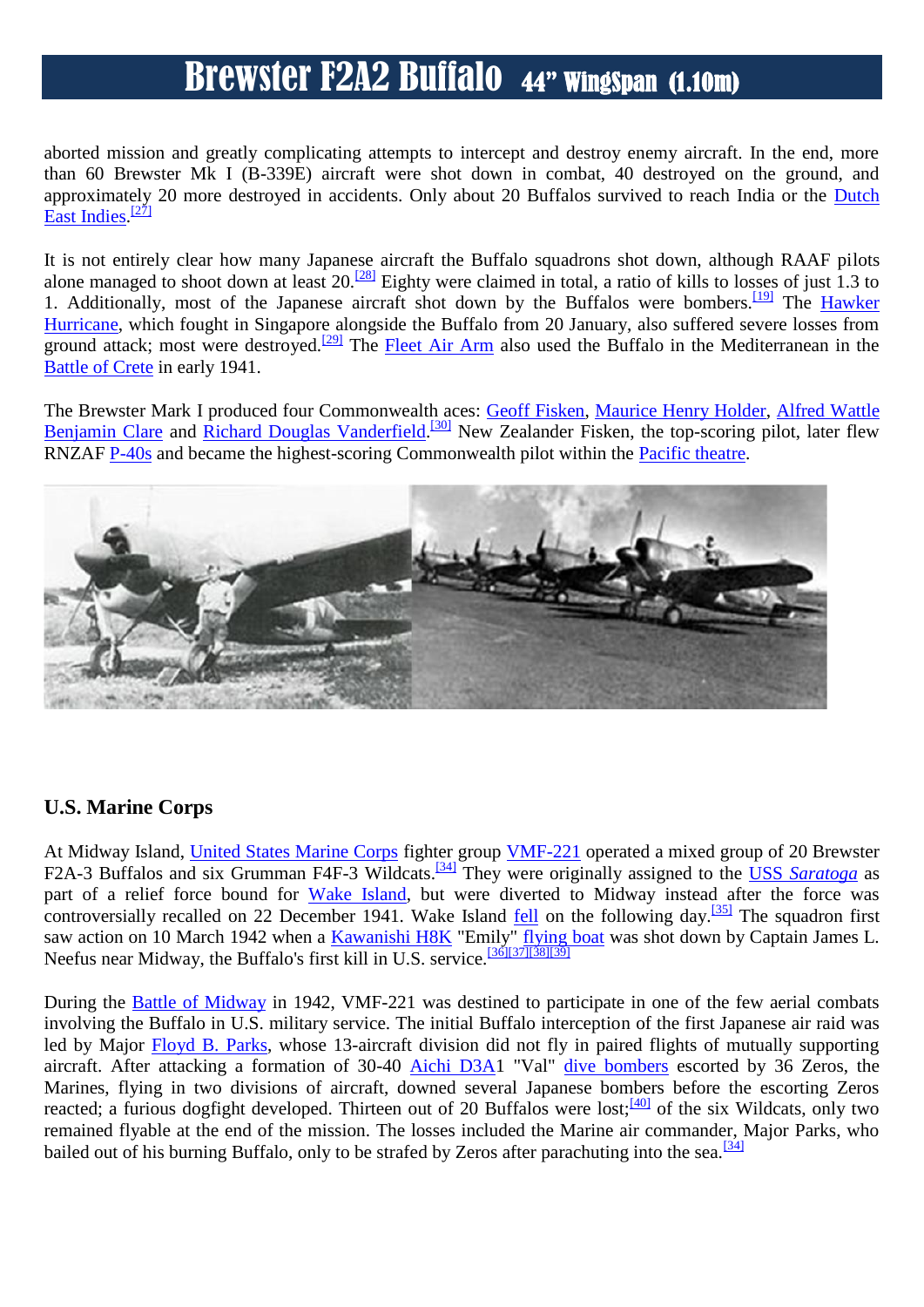

The Marine pilots who managed to shake off the Zeros used high speed split-s turns or very steep dives.<sup>[34]</sup> These maneuvers were later found to be the best means to evade pursuit by the highly maneuverable Japanese fighters. One F2A-3 pilot, Marine Captain William Humberd, dove away from his pursuers, then attacked a Zero in a head-on pass, shooting his opponent down.<sup>[41]</sup> In the battle, some F2A-3s suffered from inoperative guns.<sup>[7]</sup> The nose-mounted guns' occasional failure to fire was noticed by other users as well; the phenomenon may have been caused by frayed electrical wires in the mechanism that synchronized the nose guns with the propeller. Other Buffalos had not been fitted with plate armor behind the pilot, making them vulnerable to even a single bullet or shell. Losses were aggravated due to the Japanese practice of strafing pilots who had bailed out.<sup>[34]</sup> Second Lt. Charles S. Hughes, whose Buffalo was forced to retire at the start of the raid due to engine trouble, had a ringside view of the aerial combat:



The Zeros came in strafing immediately afterward. I saw two Brewsters trying to fight the Zeros. One was shot down and the other was saved by ground fires covering his tail. Both looked like they were tied to a string while the Zeros made passes at them.